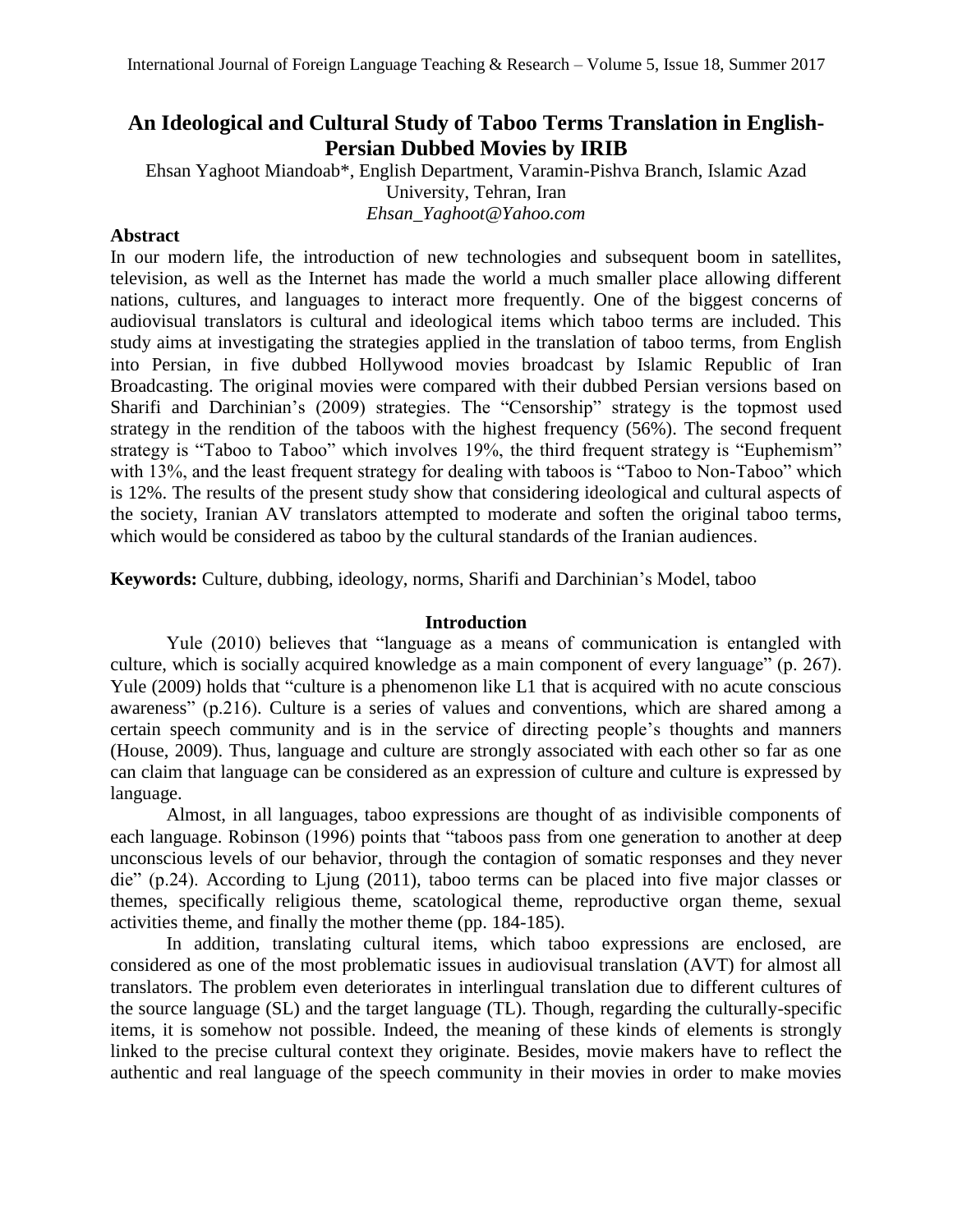more tangible for their audiences. Taboo words are an ever-present part in nowadays' Hollywood movies. Hence, translators not only deal with words, but also are engaged with the TL culture.

Finally, this study aims to shed light on the strategies applied in translation of taboo terms in five dubbed Hollywood movies, namely *Brake* (2012), *The Expendables* (2010), *Golden Eye* (1995), *Haywire* (2000), and *Contraband* (2012) broadcast by IRIB. In order to consistently detect the words which are locally understood as taboo language according to the Iranian culture in the American movies, the categorization of taboo expressions in Iran introduced by Sharifi and Darchinian (2009) was employed.

This study aims at answering the following research questions based on Sharifi and Darchinian's model (2009):

Q1. What are the strategies applied for the rendition of taboo terms and expressions in English-Persian Dubbed Movies?

Q2. What are the most frequent strategies used in the translation of taboo terms and expressions in English- Persian Dubbed Movies?

#### **Review of Literature**

#### **Sharifi and Darchinian's Model**

The classification of the concept of taboo terms appears clear and practical for the Western world, however, Sharifi and Darchinian (2009) in a local study found that the Persian translators have to deal with a wider and fairly different range of categories as taboo language:

a) Private relations between men and women whether legitimate or illegitimate and words related to them such as, kissing, hugging, sleeping with, cheating on, etc.

b) Boys' and girls' relations before marriage like boyfriend, girlfriend, etc.

c) Calling or naming outer sexual organs and related words;

d) Words and expressions related to alcoholic drinks and drugs;

e) Swearing, curse and impolite expressions;

f) Stating features of immoral behaviors and habits like thieving, etc.

g) Issues related to religion and belief which are against those of the translator's society;

h) Stating some political issues which are rather threatening to the translator's society and cause some political situations to remain highly unstable.

The analysis of the strategies used for the rendition of the taboo language resulted in the following categorization:

a) Translating the source culture taboo to a target culture taboo (Taboo to Taboo)

b) Deletion of the source culture taboo (Censorship)

c) Substituting the target culture taboo with a target culture non-taboo (Taboo to Non-taboo)

d) Rendering the source culture taboo to a target culture euphemistic equivalent (Euphemism)

### **Audiovisual translation (AVT) and dubbing**

The concept of Audiovisual Translation refers to screen translation or film translation. The term screen translation emphasizes the locative of the medium or carrier where the translation product appears, namely the TV, cinema or video screen theatre not opera (Karamitrolou, 2000). He prefers the concept of audiovisual translation because it emphasizes all translation activities which cover all audio-visual dimensions of the communicative mode, and according to Gambier (1994), there are multiple messages of audiovisual programs in the modern world, such as documentary films, short-length films, cinema films, TV broadcasts, children's programs, radio interviews, business videos, and home videos (p.275). Other scholars like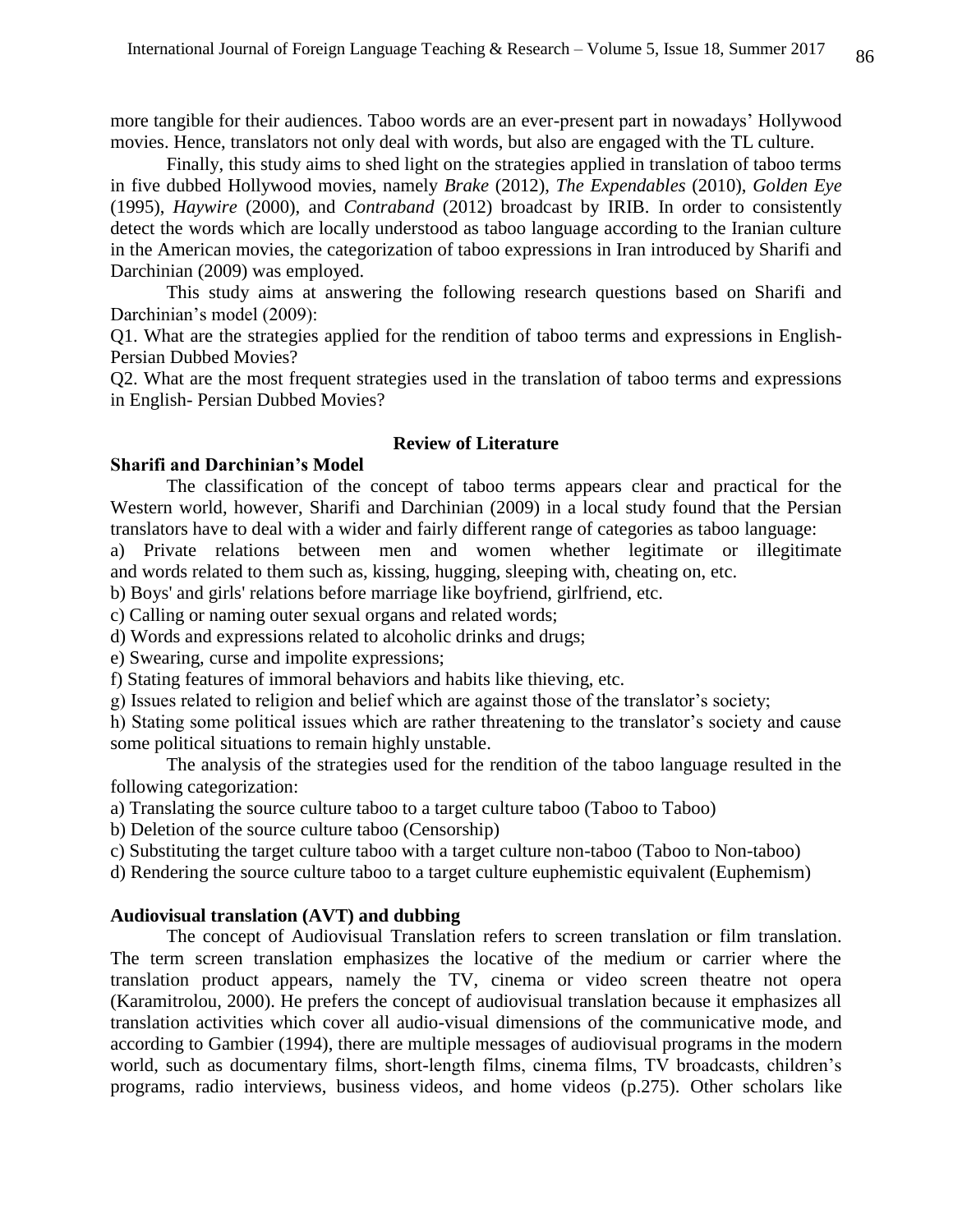Bartrina (2004) believes that "in using the term audiovisual texts we receive via two channels, the visual and acoustic such texts contain images that move rapidly one after another" (p.157).

Nowadays people are surrounded with many audiovisual materials at home, workplaces, schools, libraries, restaurants, etc. such as different kinds of screens, like TV, cinema, DVD players, cell phones, computers, etc. which are based on the omnipresence of the image (Diaz-Cintas, 2008). Dubbing includes activities such as the addition of music and sound effects to the original dialogues, the omission or the replacement of unwanted or poorly recorded audio, or the re-recording of the entire dialogue, narration or music (Szarkowska, 2005). According to Hendrikx (1984), media plays a vital role in the age of globalization and film industries, so dubbing has become important issue. In fact, in order to make a film accessible to those who do not understand the language that is spoken in it, two methods are currently used: Subtitling and dubbing (p.9).

The task of dubbing is very convoluted, and many factors are involved in the process comprising many stages. The first step starts by the client like a TV station sending the transcript of the movie to the dubbing studio. The client might commission the dubbing studio to dub the original songs or assign special rules to the dubbing actors. Then, an independent translator is asked to translate the received material by means of the original movie and the transcript. Next, a proof-reader confirms the translation. At the synchronization phase, the synchronizer matches the translation with the original, and omits and adds information if necessary to preserve synchronization. At last, in the dubbing sessions the synchronized and translated scripts are given to the dubbing actors to play their roles at a minimum of time and cost. Screen materials always encounter great changes and adaptations that make this field quite sensitive.

 In addition, Iran is one of the countries has a considerable number of foreign movies has been dubbed, and all TV channels provide dubbed versions of fictional screen products including all kinds of movies such as animated movies, voiceover versions for documentaries, and interviews, whereas subtitling is seen in few cases on low profile interviews on news programs. It is natural that the Iranian viewers have grown accustomed to dubbing. Moreover, in the country which is known to defy Westernization culturally, expressing a strong preference for dubbing is reasonable since there is a relation between dubbing and nationalism. Therefore, Danan (1991) states that "dubbing is an assertion of the supremacy of the national language and its unchallenged political, economic and cultural power within the nation's boundaries" (p. 612).

 Chaume (2013) takes his definition of dubbing further as follows: Dubbing consist of translating and lip syncing the script of an audiovisual text, which is then performed by actors directed and, where available, with advice from a linguistic consultant or dubbing assistant. In some European and Asian countries (i.e. France, Germany, Hungary, Italy, Spain, and Turkey, or China and Japan, among others) it is the most widespread form of audiovisual translation for productions from foreign distributors and television companies. This complex process is linguistic and cultural, but also technical and artistic, where teamwork is vital in order to achieve a high quality end product. (p.107)

#### **Norms in translation**

Toury (1995) introduced three sorts of norms in translation:

Initial norms deal with acceptable and adequate kind of translation, whereas preliminary norms refer to "translation policy and directness of translation, and operational norms relate to the choices in the text itself; metrical norms (is the text complete) and textual linguistic norms (the lexical and syntactic choices). (p.113)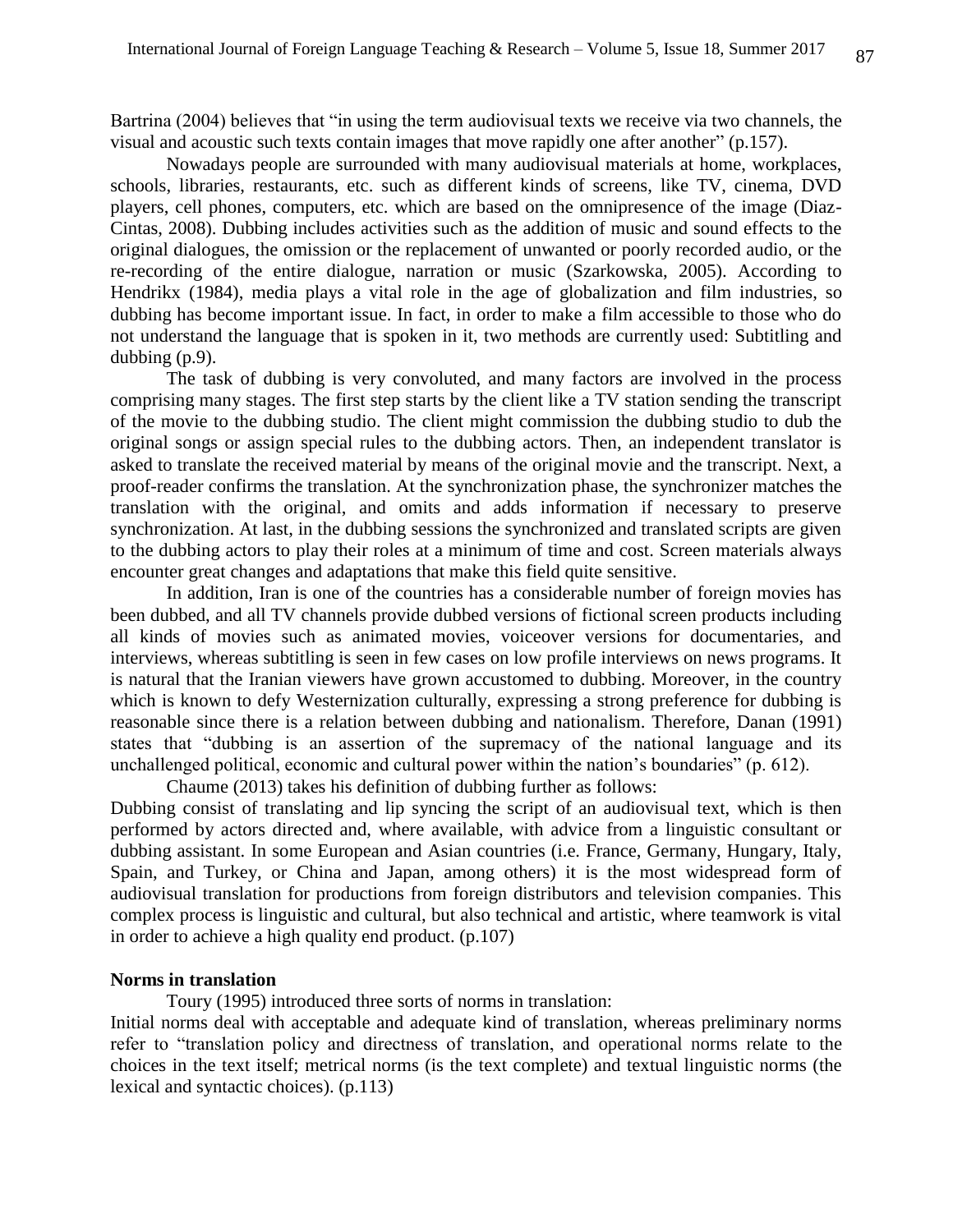Munday (2012) believes that norms are components "peculiar to cultures, societies, and time being sociocultural limitations which are acquired by persons during the educational and socializing processes" (p.112). In their socio-cultural dimensions, in the process of translation, norms put some limitations on translators' behaviors because the acceptability of target text (TT) is of great concern to them. Due to socio-cultural norms like religion, morality, among others, translators manipulate the source text (ST) by means of some strategies such as omission to create an acceptable translation for the TT audience (Pei, 2010). Pym (2010) points out that while dealing with descriptive translation theories, "norms usually operate at a wider more social level" (p. 73).

Norms are not supposed to be followed by all translators as they are not general rules in order to be respected (Pym, 2010). According to Delabastita (2008), norms can be parts of the main factors which have guided or influenced the translators in their choices (p. 234). In their socio-cultural dimensions, in the process of translation, norms put some limitations on translators' behaviors because the acceptability of target text (TT) is of great concern to them. Due to socio-cultural norms like religion, morality, among others, translators manipulate the source text (ST) by means of some strategies such as omission to create an acceptable translation for the TT audience (Pei, 2010), and the realization of the concept of *norm* leads translators to a better understanding of translation strategies (Toury, 2004). Toury (1995) maintains that "norms are translation of what is wrong or right" (p.55).

#### **Ideology**

Translation and ideology are related to each other in several ways. It can be said that all translations are ideological because the choice of source text to be translated and target text is determined by aims and objectives of social agents (Schaffner, 2003). Tahir-Gureaglar (2003) believes that "translation is a kind of activity that displays negotiation among different agents, such as translators, authors, critiques, publishers, editors, and readers" (p.113). Therefore, translation displays in an implicit ideological context. In recent cases, the ideological implications are rather manifesting. Larger entries make use of translation to achieve certain ideological goals.

The ideology of a translation will be a combination of the content of the ST and the various speech acts represented in the source text relevant to the source context, layered together with the representation of the content, its relevance to the receptor audience, and the various speech acts of the translation itself, addressing the target context as well as resonance and discrepancies between these two utterances (Tymoczko, 2003). Nord (2003) maintains that "ideology is a set of main ideas supported by a group, a school, a society or even an individual author" (p.90).

Alvarez and Vidal (1999) believe that:

Behind every one of the translator's selections, as what to add, what to leave out, which words to choose and how to place them, there is a voluntary act that reveals his history and the sociopolitical milieu that surrounds him, in other words, his own culture. (p.5)

### **Taboo**

According to Freud (1967), cited in Robinson, (1996) taboo is a primitive prohibition which is imposed from outside or by authorities and it is directed against the most powerful longings to which human beings are subject (p. 28). According to Robinson (1996), taboos are conveyed from one generation to another and they never die. This procedure happens at deep unconscious levels of our behavior, through the contagion of somatic response (p. 24). Taboo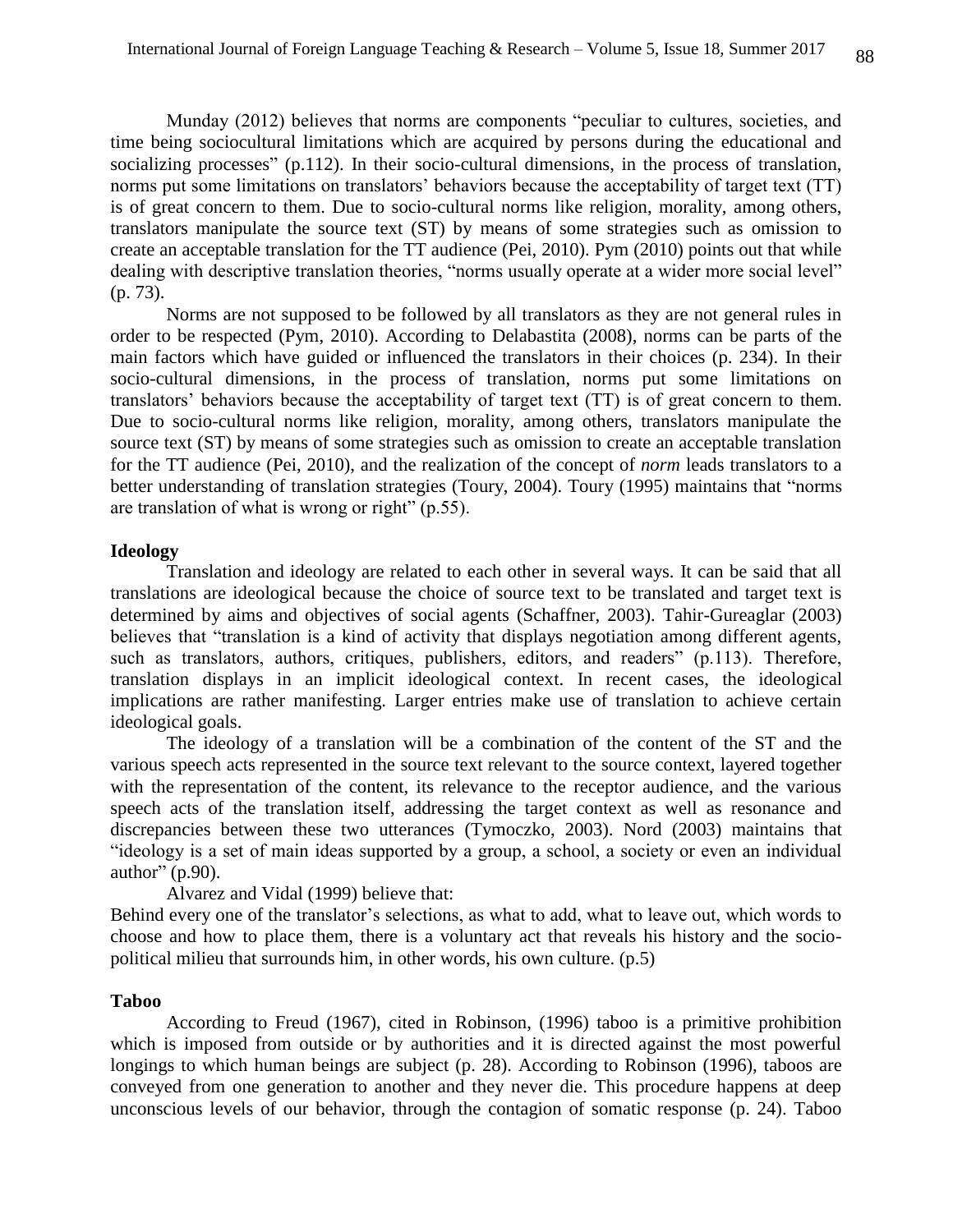blocks the behaviors which are forbidden (Robinson, 1996). Freud (1950) discerns that "taboo can denote everything, whether a person or thing, and it also denote the prohibitions arising from the same attribute" (p.18). Wardhaugh (1990) discerns that "taboo is one way in which a society expresses its disapproval of certain kinds of behavior believed to be harmful to its members either for supernatural reasons or because such behavior is held to violate a moral code" (p.230). Fromkin, Rodman, and Hyams (2013) believe that "taboo has a strong cultural component representing particular customs and the way people view their society" (p.112). Allan and Burridge (2006) expressed that "taboos arise out of social constraints on the individual's behavior where it can cause discomfort harm or injury" (p.1).

Among the similar studies have been done in the field of AVT in Iran and abroad, Sedighi and Najian Tabrizi (2012) aimed at investigating the frequent methods in dubbing taboo words and sentences in some dubbed romantic movies from English into Persian after the Islamic Revolution of Iran via Toury's (1995) suggested framework for norm classification. Their study conjointly investigated the norms that contributed dubbers and movie subtitlers to dub the taboo words from English into Persian after the Islamic Revolution of Iran. The results of their study show that "euphemism" with 73% was the topmost frequent used strategy in dubbing the taboo words and expressions in the romantic movies.

Furthermore, Vossoughi and Etemad Hosseini (2013) expressed within the method of translation, culture is among the foremost factors which cause a myriad of problems, particularly when the source text (ST) and the target text (TT) belong to completely different cultures. The matter even deteriorates confronting those concepts existing in each ST and TT, but with completely different expressive meaning. Their study aimed to investigate the norms of translating taboo words and concepts after the Islamic Revolution of Iran through Toury's (1995) framework for classification of norms in translation studies. The corpus of their study were the Coelho's novels between 1990 and 2005 and their Persian translations. In sum, they found out that, in Iran, the dominant ideology was a crucial aspect in the process of decision making by translators. The movie *Scent of a Woman* is one of the most demanding tasks in the field of AVT deals with the translation of cultural items that investigates the translation of cultural items from the perspectives of ideology. The final translation must possess the original features of the SL culture and translators must respect all the cultural differences therein (Aremellino, 2008).

Translating language and cultural taboos in audiovisual products have always been the matter of discussion. Some spectators are shocked by seeing or hearing taboo words, while some others criticize the translator for moderating these terms and praise those translators who attempt to maintain the indecency of original terms loyally. The task of translators for translating these terms is assuming a moderate and balanced stance. It means that translators should at first interpret the style and message of original text and then by considering the attitude of the audience chooses an appropriate translation.

#### **Corpus**

#### **Methodology**

Regarding the research type, this study is a descriptive, corpus-based and comparative research, since some new information have been derived from the data, collected from the original scripts of the popular American movies along with their Persian dubbed versions. To determine the subjects to form the corpus needed for the present study, a criterion sampling technique based on Saldanha and O'Brien (2013) was used, and this technique of sampling has successful application in corpus based studies. A set of predetermined criteria was set to select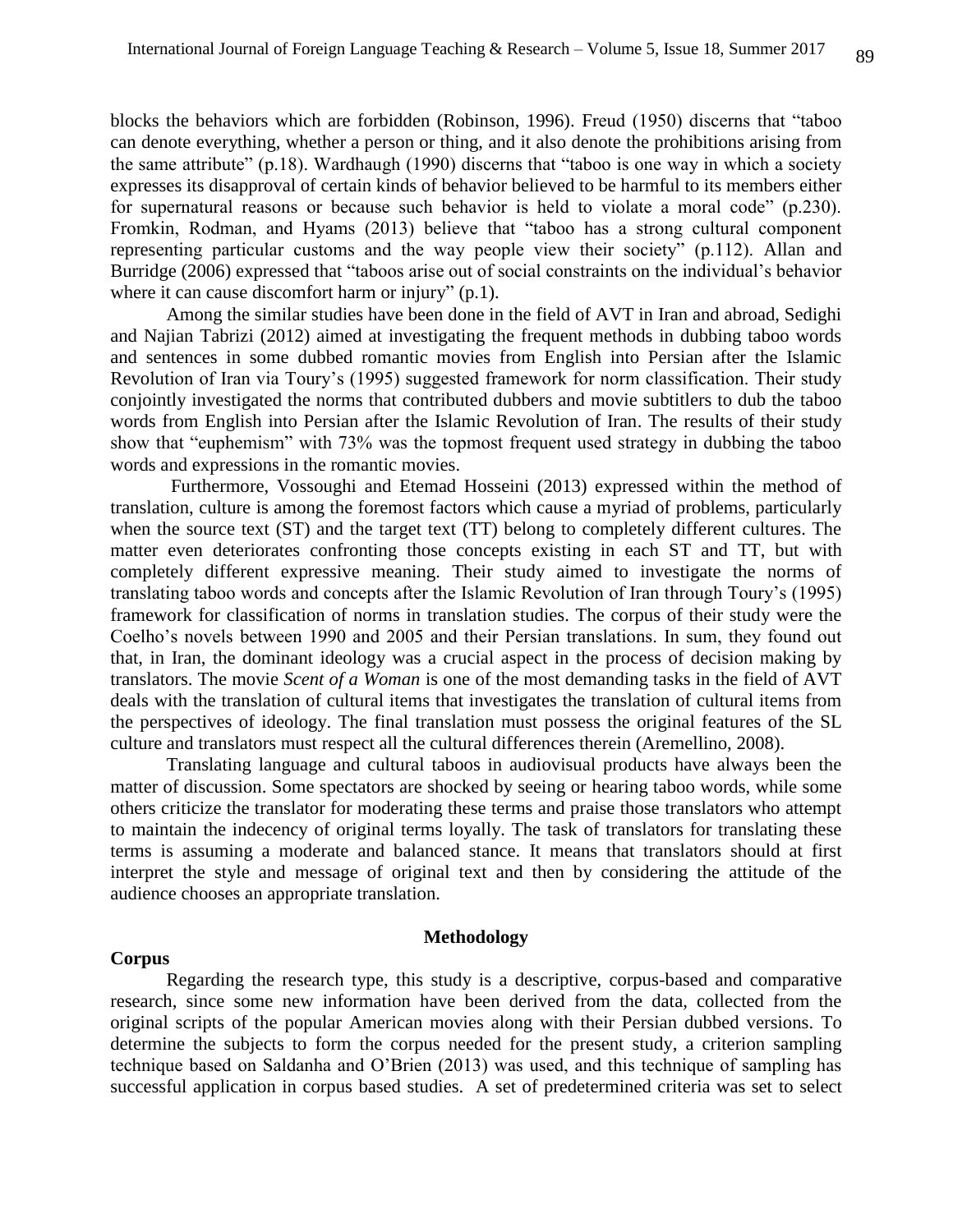the movies which would best serve the purpose of the research. The details of the original movies and their dubbed versions selected for the present study are presented in Tables 1 and 2.

|              | Table 1. The English Corpus of the Study |                     |                 |                    |  |  |
|--------------|------------------------------------------|---------------------|-----------------|--------------------|--|--|
| No.          | <b>Original Title</b>                    | <b>Release Year</b> | <b>Run Time</b> | <b>Director</b>    |  |  |
|              | The Expendables                          | 2010                | ۱۰۳             | Sylvester          |  |  |
|              |                                          |                     |                 | Stallone           |  |  |
| $\mathbf{2}$ | Golden Eye                               | 1995                | ، ۳۰            | Martin Campbell    |  |  |
| 3            | Haywire                                  | 2000                | ۱۱۷             | Steven             |  |  |
|              |                                          |                     |                 | Soderbergh         |  |  |
|              | Contraband                               | ۲۰۱۲                | ۱۱۰             | <b>Balthasar</b>   |  |  |
|              |                                          |                     |                 | Kormakur           |  |  |
|              | <b>Brake</b>                             | ۲۰۱۲                | ٩.              | <b>Gabe Torres</b> |  |  |

Table 2 shows that, the length of the Persian corpora is shorter than English corpora due to the censorship occurred in the dubbed versions by IRIB. Several scenes were fully omitted, because they had inappropriate materials such as sexual intercourse, drinking, kissing, and so on.

|                  | <b>Table</b> 2. The Persian Corpus of the Study |             |                     |                 |                      |       |
|------------------|-------------------------------------------------|-------------|---------------------|-----------------|----------------------|-------|
| No.              | <b>Title</b>                                    | <b>Back</b> | <b>Dubbing Year</b> | <b>Run Time</b> | <b>AV Translator</b> |       |
|                  | <b>Translation</b>                              |             |                     |                 |                      |       |
| 1                | The Expendables                                 |             | 2011                | 89              | Aria                 | Zarin |
|                  |                                                 |             |                     |                 | Kafsh                |       |
| $\overline{2}$   | Golden Eye                                      |             | 1998                | 103             | Amir                 |       |
|                  |                                                 |             |                     |                 | Houshang             |       |
|                  |                                                 |             |                     |                 | Zand                 |       |
| 3                | Haywire                                         |             | 2002                | 93              | Mahdi                |       |
|                  |                                                 |             |                     |                 | Arjomand             |       |
| $\boldsymbol{4}$ | Contraband                                      |             | 2012                | 87              | Aria                 | Zarin |
|                  |                                                 |             |                     |                 | Kafsh                |       |
| 5                | <b>Brake</b>                                    |             | 2013                | 72              | Changiz              |       |
|                  |                                                 |             |                     |                 | Jalilvand            |       |

**Table 2**. *The Persian Corpus of the Study*

The selected movies for the present research consist of the following criteria:

\*Including a high frequency of taboo language (words),

\*Dubbed by a single AV translator,

\*Dubbed by an Iranian AV translator with Persian as his native language.

### **Procedure**

In addition to the original movies, the dubbed version of the movies was also acquired from Islamic Republic of Iran Broadcasting. The following steps were taken to collect and analyze the obtained data. Initially, after watching the original movies, the taboo words and expressions were extracted by the researchers and recorded. Each English taboo word or expression was compared with its dubbed equivalent in Persian. After reviewing all the recorded pairs of taboos, the strategies employed for rendition of the taboo expressions were identified and categorized into four basic types. Subsequently, descriptive statistics, including frequency,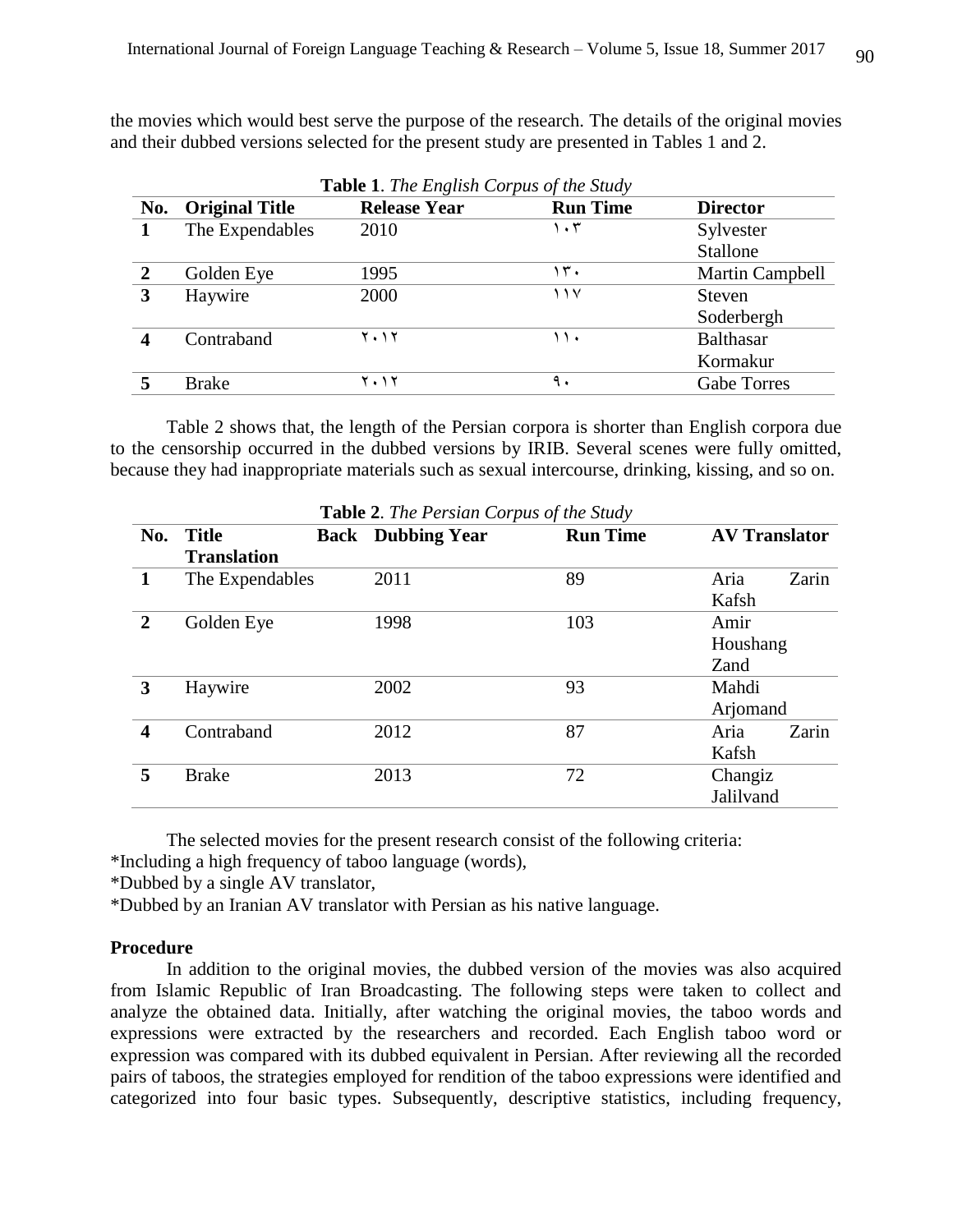percentage, and sum, were provided for each strategy. In order to consistently detect the words or expressions, the categorization of taboo concept in Iran introduced by Sharifi and Darchinian (2009) was employed: (a) Censorship, (b) Taboo to Taboo, (c) taboo to non-taboo, and (d) Euphemism.

One of the objectives of the present study was to find out, what is the frequency of different strategies used in translation of taboo terms in the movies, thus, the Chi-square test was conducted.

#### **Results**

A total of 393 examples of taboo terms were found in the English corpus of the present study. Table 3 shows, the strategies, frequency, percentage, and sum of taboo language in each of the five movies.

| <b>Table 5.</b> Osea strategies and their statistical matters |    |     |    |     |    |              |               |
|---------------------------------------------------------------|----|-----|----|-----|----|--------------|---------------|
| <b>Strategies</b>                                             |    |     |    |     | 5  | <b>Total</b> | $\frac{6}{6}$ |
| Censorship                                                    | 15 | 68  | 38 | 64  | 35 | 220          | 56            |
| <b>Taboo</b><br>to                                            |    | 23  | 6  | 34  | 6  | 74           | 19            |
| <b>Taboo</b>                                                  |    |     |    |     |    |              |               |
| Euphemism 4                                                   |    | 21  |    | 11  | 8  | 51           | 13            |
| <b>Taboo</b><br>$\mathbf{to} \quad 3$                         |    |     | 4  | 10  | 14 | 48           | 12            |
| non-Taboo                                                     |    |     |    |     |    |              |               |
| <b>Total</b>                                                  | 27 | 129 | 55 | 119 | 63 | 393          | 100           |

**Table 3**. *Used strategies and their statistical indices*

\*Movies: 1) Brake. 2) Golden Eye. 3) Contraband. 4) Haywire. 5) Expendables.

Initially, taboo terms marked and investigated in the present study are those which are locally understood as taboo words according to the contemporary Iranian culture found in the selected American movies. In other words, some of the marked language strings as taboo might not be considered taboo language in the Anglophone world like alcoholic drinks, boyfriends and girlfriends and their relationships, which could be explained due to the existing religious differences, and a review of the corpus of the study showed that a variety of taboo language occurred in the original movies.

In order to answer the first research question and provide a better understating of the strategies applied for the analysis of taboo terms and expressions have been extracted from the movies based on Sharifi and Darchinian's model proposed on (2009), some taboo examples from the original movies and their dubbed versions by IRIB were shown in Table 4.

| selectea movies    |                                               |                                  |  |  |  |
|--------------------|-----------------------------------------------|----------------------------------|--|--|--|
| <b>Strategy</b>    | <b>Taboo Language</b>                         | Back Translation of the Persian  |  |  |  |
|                    |                                               | <b>Dubbed</b>                    |  |  |  |
|                    | Motherfucker!                                 | Bastard.                         |  |  |  |
| <b>Taboo</b><br>to | You are an <b>asshole.</b>                    | You are an awful dirt bag.       |  |  |  |
| <b>Taboo</b>       | What the <b>hell</b> is wrong with you?       | What the hell is wrong with you? |  |  |  |
|                    | What the <b>fuck</b> are doing?               | What the hell are you doing?     |  |  |  |
|                    | Are you <b>fucking</b> kidding me?            | Are you joking?                  |  |  |  |
| <b>Euphemism</b>   | Make me bust your ass.                        | I'll kick you.                   |  |  |  |
|                    | I've never been to a <b>brothel</b> , either. | I've never went to a night club. |  |  |  |
|                    |                                               |                                  |  |  |  |

**Table 4**. *Taboo examples and the back-translation of the Persian dubbed equivalence from the selected movies*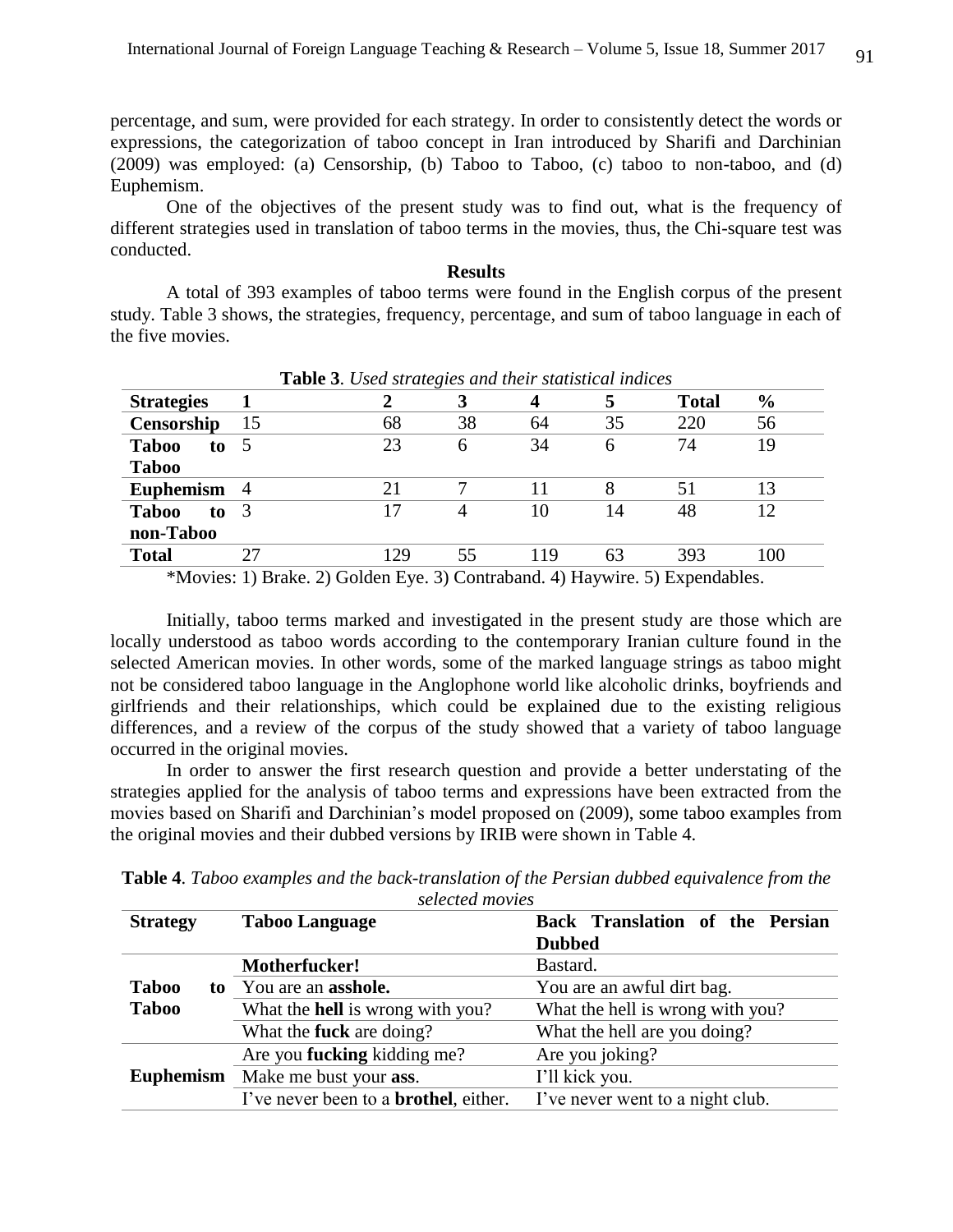|                    | Get the hell out of here.              | Go out.                     |  |
|--------------------|----------------------------------------|-----------------------------|--|
|                    | <b>Fuck off!</b>                       | -                           |  |
| Censorship         | You lucky bastard.                     | $\qquad \qquad$             |  |
|                    | Sleep with me?                         | $\qquad \qquad$             |  |
|                    | Your drinks Sir.                       | $\overline{\phantom{0}}$    |  |
|                    | He argued with his <b>girlfriend</b> . | He argued with his fiance.  |  |
| <b>Taboo</b><br>to | Showering after sex.                   | Showering after a hard job. |  |
| Non-Taboo          | She is to be a prostitute.             | This woman is our servant.  |  |
|                    | She kissed me.                         | I talked with her.          |  |

In order to answer the second research question, the Chi-square results show that *χ*2 (12,  $N = 5$ ) = 23.08,  $p = 0$ , considering \* $p < 0.05$  which means that the strategies applied had not the same distribution among the movies. In other words, the Chi-square results in Table 4 indicate, the distribution of the strategies applied was not the same and their frequency differed from one another statistically.

|                         |                        | <b>Table 4.</b> The Chi-square results |                       |
|-------------------------|------------------------|----------------------------------------|-----------------------|
| Chi-square              | <b>Value</b>           | Df                                     | Asymp.<br>$(2-sided)$ |
| <b>Pearson</b>          | <b>Chi-</b> $23.083^*$ | 12                                     | .027                  |
| square                  |                        |                                        |                       |
| <b>Likelihood Ratio</b> | 22.524                 | 12                                     | .032                  |
| Liner-by-Liner          | .072                   |                                        | .789                  |
| <b>Association</b>      |                        |                                        |                       |
| N of Valid Cases        | 393                    |                                        |                       |

\* Pearson Chi-square is significant at 0.05 levels (2-tailed).

#### **Discussion and Conclusion**

The findings of this study indicate that the Iranian AV translators try to produce an acceptable, target-oriented translation. AV translators meet the expectations of the target society in terms of American dubbed movies, or the American AVT expectancy norms (Chesterman, 1997). According to Danan (1991), the foreign utterances are forced to conform to the domestic norms and frame of reference (p. 612). The Anglophone world is in principle a secular culture, whereas the Iranian culture is religion-oriented and relatively restrained. Since the Persian culture does not accept interferences easily from the outside, and cultures take up defensive stances (Hermans, 2013), AV translators seem to attempt to tone down the original taboo terms which would be recognized as taboo by the cultural standards of the receiving Iranian audience if translated without any modifications because they can be challenging intrusions to the integrity of the Iranian public audience. In other words, the ideology of the professional Iranian AV translators directs their overall translation decisions and strategies to produce a rendition of the movie script which would best fit the target culture.

In a more general picture, the mentioned strategies can be categorized into a binary classification of a) keeping the taboo force or b) suppressing the taboo force in the dubbed version. In that case, three of the four strategies fall into the latter division including Deletion, Taboo to Taboo and Taboo to Non-taboo. In the light of this binary classification of the strategies, the overall results, would tend to tone down the force and effect of the original taboo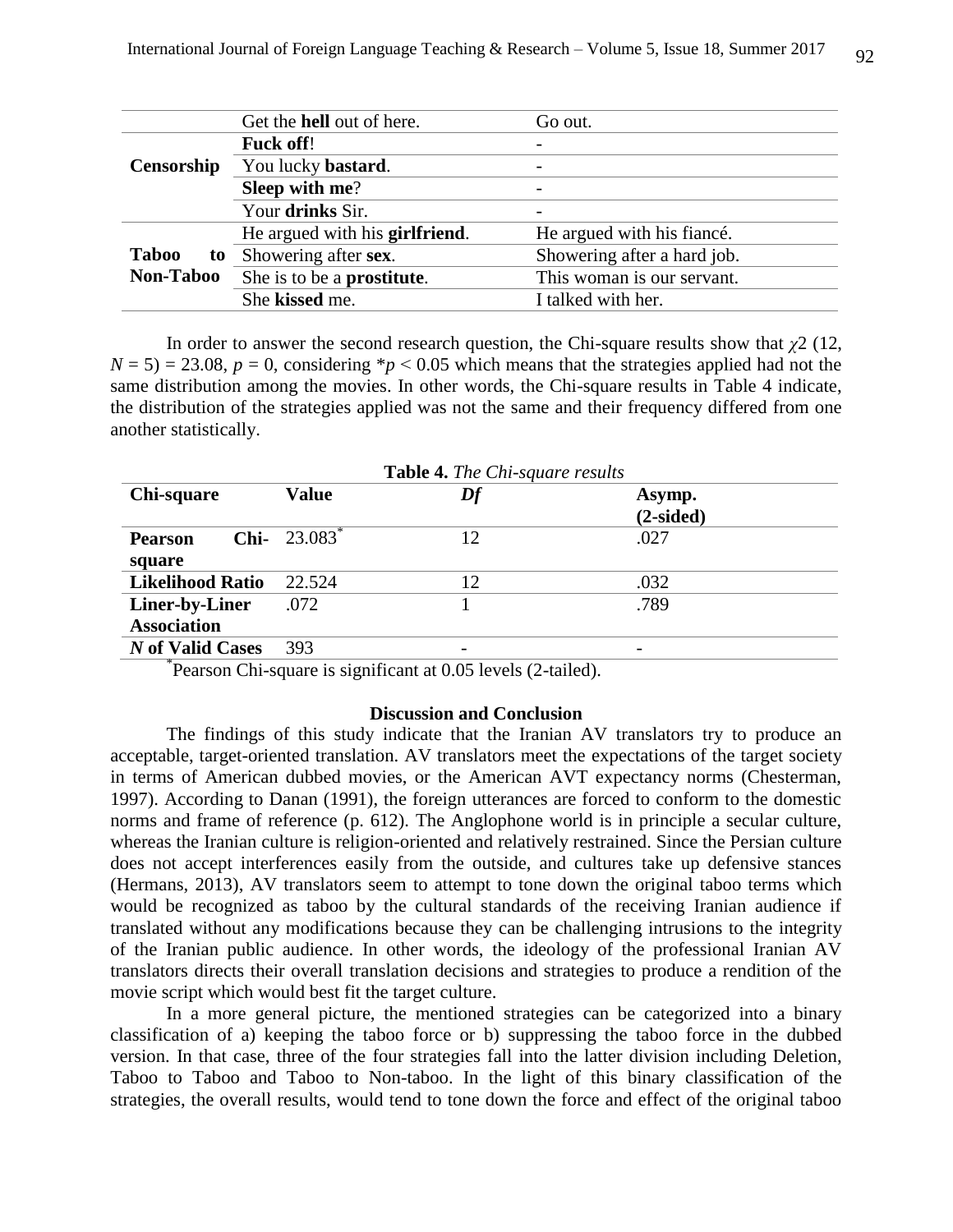language segments recognized as tabooed by the criteria of the Iranian audience since only nearly one-fifth of the taboo language was kept in the dubbed versions, and approximately four-fifth of the taboo words and expressions were censored or suppressed into a taboo to non-taboo or even some type of euphemism. To determine the dominant norm among the used strategies in transferring taboo words and expressions from English into Persian in AVT, it is referred to Catford (1965) who believes that the frequency of a shift in translation which is more than 30% can be considered a norm. Therefore, it can be concluded that in this research, censorship with the frequency of higher than 30% is considered a norm in translating taboo words and concepts. It can also be concluded that in dubbing from English into Persian, the translators try to produce 'acceptable' translation, i.e. based on Toury's initial norm and translators' decision in subjecting themselves to the norms of source language or target language in order to produce adequate or acceptable translation.

According to Toury (1995), translation policy refers to the factors which determine the selection of text for translation in specific culture, language or time, and he doesn't pursue this area in case studies. Directness of translation' relates to an intermediate language in which a translation occurs. For this study, there is no intermediate language and the translation occurs directly from English into Persian. The findings of the present study can lend support to Mattson (2006), Ghassempur (2009), Khoshsaligheh and Mardani (2014), Ghazizadeh and Mardani (2011), Midjord (2013), Alavi et al. (2013), Tveit (2009), that deleting or censoring of the taboo language was the key strategy.

In the end, there is no need to say that the ideology of a society plays a crucial role in determining the norms of a society, especially in the societies like Iran after the Islamic Revolution. In such societies, religious norms and ideologies are stronger and more impressive than those of other societies.

#### **References**

Alavi, S. Y., Karimnia, A., & Salehi Zadeh, S. (2013). Translation of taboos from English into Persian: A skopos-based study. *Elixir Ling. & Trans, 54*, 12289-12292. Retrieved from http://www.elixirpublishers.com/index.php? route=articles/category and path=290\_292.

Allan, K., & Burridge, K. (2006). *Forbidden words: Taboo and the censoring of Language*. England: Cambridge, Cambridge University Press.

Alvarez, R. & M. Carmen-Africa Vidal. (1996). Translating: A political act. In: R. Alvarez and M.Carmen-Africa Vidal (Eds.), *Translation, power, supervision (pp.1-9).* Clevedon/Philadelphia/Adelaide: Multilingual Matters LTD.

Armellino, E. (2008). Translating culture-bound elements in subtitling: An example of interlinguistic analysis in a scene from Scent of a Woman. *Translation Journal*, *12*(2), 84-89.

Bartina, F. (2004). The challenge of research in audiovisual translation. In : Pilar Oreo (Ed.)*Topics in audiovisual translation (pp.157-165).*Retrieved: October 15, 2009,from: // books. google.com/books.

Catford, J.C (1965). *A linguistic theory of translation, London*: Oxford University Press (1965) s. See also extract (Translation Shift) in L. Venuti (Ed.), (2000), pp.141-147.

Chaume, F. (2013). The turn of audiovisual translation: New audiences and new technologies. *Translation Spaces*, 2(1), 105-123. doi: 10.1075/ts.2.06.cha

Danan, M. (1991). Dubbing as an expression of nationalism. *Meta*, 36(4), 606-614. doi:10.7202/002446ar.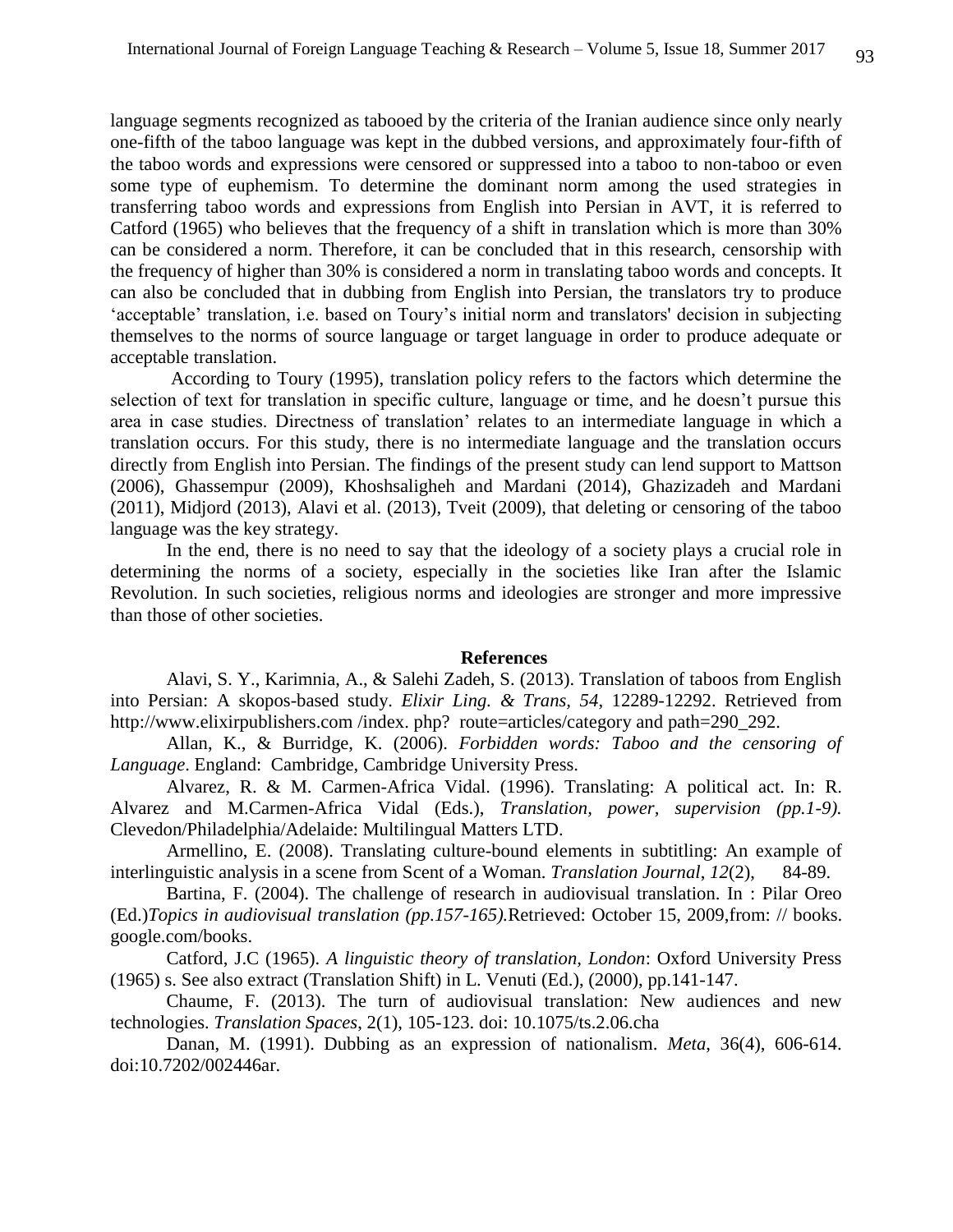Delabastita, D. (2008). Status, origin, features: Translation and beyond. In A. Pym, M. Shlesinger & D. Simeoni the (Eds.), *Beyond descriptive translation studies: Investigations homage to Gideon Toury* (pp. 233-246). Amsterdam, Netherlands: John Benjamins.

Diaz-Cintas, J. (2008). Audiovisual translation comes of age. In: D. Chiaro, C. Heiss, & C.Bucaria (Eds.), *between text and image updating, Research in screen translation(pp.1.11).*  Amsterdam/Philadelphia: John Benjamins.

Freud, S. (1950). *Totem and taboo: Some points of agreement between the mental Lives of savages and neurotics*. James Strachey (trans.), (1950). London: Rutledge.

Fromkin, V., Rodman, R., & Hyams, N. (2013). An introduction to language (10<sup>th</sup> Ed.).Stamford, CT: Cengage Learning.

Gambier, Y. (1994). Audiovisual communication: Typological detour. In: C, Dollerup and A.Lindergaard (Eds.), *Teaching translation and interpreting2* (pp. 275. 283) Amsterdam/ Philadelphia: John Benjamins..

Ghassempur, S. (2009). *A comparison of the translation of expletives in two German City translations of Roddy Doyle's The Commitments.* (Unpublished PhD Thesis), DublinUniversity, Dublin, Ireland.

Ghazizadeh, K., & Mardani, V. (2011) Investigating the strategies employed by the *and*  translators in dealing with western taboos in English dubbed movies into Persian. *Language Translation Studies, 45*(1), 85-100.

Hendrikx, P. (1984). Partial Dubbing, *Meta*, 29(2), [Online], Available from:http://www.erudit.org/revue/meta/1984/729/n2/003043ar4.html

Hermans, T. (2013). Norms of translation. In C. A. Chapelle (Ed.), *The encyclopedia of applied linguistics*. Oxford, England: Wiley-Blackwell

House, J. (2009). *Translation.* Oxford, England: Oxford University Press.

Karamitroglou, F. (2000). *Towards a methodology for the investigation of norms in audiovisual translation*. Amsterdam, The Netherlands: Rodopi

Khoshsaligheh, M., & Ameri, S. (2014). Translation of taboos in dubbed American crime movies into Persian. *T&I Review, 4*, 25-50.

Ljung, M. (2011). *Swearing: A cross-cultural linguistic study*. Basingstoke and New York:Palgrave Macmillan. *Longman Dictionary of Contemporary English* (5th Ed.). (2010).UK: Longman.

Midjord, M. S. (2013). *Swearing in subtitling.* (Unpublished MA Thesis), Aarhus University, Aarhus, Denmark.

Munday, J. (2012). *Introducing translation studies: Theories and applications* (3rd Ed.).Abingdon, England: Routledge.

Nord, C. (2003). Function and Loyalty in Bible translation. In: Calzada Perez, M. (Ed.). *Apropos of Ideology: Translation Studies on Ideology-ideologies in Translation Studies.* UK, St. Jerome.

Pei, D. (2010). The Subjectivity of the Translator and Socio-cultural Norms, In: *English Language Teaching 3:3* (29-34). Retrieved September 14, 2010, from: www.ccsenet.org/elt.

Pym, A. (2010). *Exploring translation theories*. Abingdon, England: Routledge. Saldanha,G., and O'Brien, S. (2013). *Research methodologies in translation studies*. Manchester, England: St. Jerome.

Robinson, D. (1996). *Translation of taboo*. Northern Illinois University Press.

Saldanha, G., & O'Brien, S. (2013). *Research methodologies in translation studies*.Manchester, England: St. Jerome.